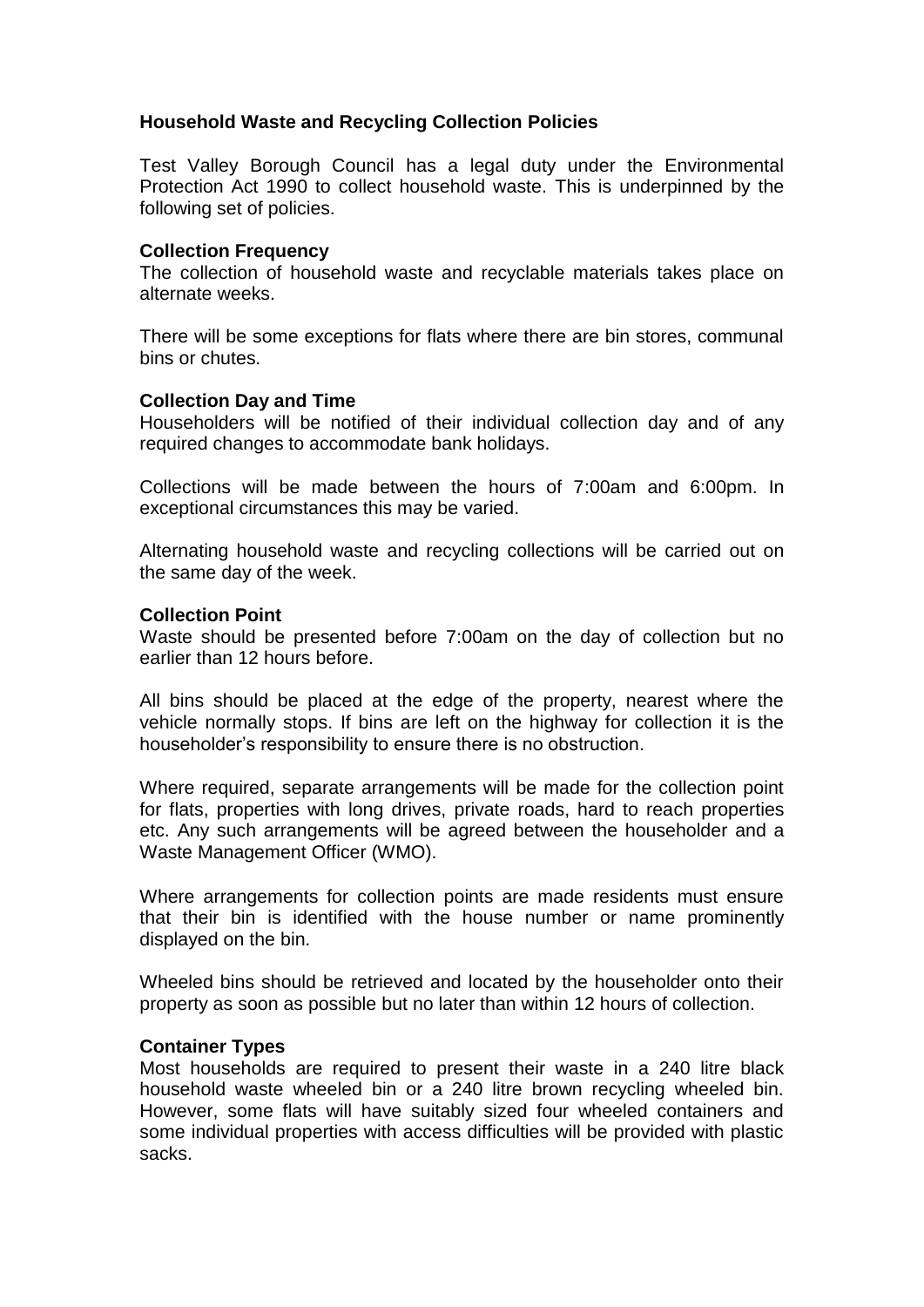**Black Wheeled Bin:** this is provided for the storage and collection of domestic household waste. It must not be used to dispose of items such as garden waste, car parts, concrete blocks, bricks, rubble, soil, trade waste or hazardous household chemicals.

**Brown Wheeled Bin**: this is provided for the storage and collection recyclable materials which are currently paper, cardboard, cans, tins, household aerosols and plastic bottles.

## **Bin Allocation**

The standard bin issue is one black 240 litre household waste wheeled bin and one brown 240 litre recycling bin. There is a charge for all wheeled bins refer to the appropriate policy and the Council's fees and charges.

Where a household with five or more occupants or with two or more children in nappies or for any other acceptable reason can demonstrate that they have insufficient capacity, they will be allocated additional capacity. This assessment will be made by a WMO.

Where additional capacity is granted, additional recycling capacity will take precedent. In the case of exceptionally large families a WMO will have the discretion to allow capacity as proven to be required, always with the emphasis on additional recycling capacity.

All household waste bins should be identified to ensure only one bin per property and any authorised additional bins are emptied.

## **Assisted Collections**

Where through frailty or incapacity a householder cannot present a 240 litre bin in the required position then a 140 litre bin may be considered more suitable.

If a 140 litre bin is not suitable then subject to there being no other able bodied person at the property, the collection team will be requested to collect and return the bin to a suitable point on the property.

An assisted collection will be restricted to those households who genuinely require it. All assisted collection requests will be assessed by a WMO. These requests are reviewed every two years.

#### **Missed Bin**

If a wheeled bin is not emptied as a result of the collection team's inattention, the highway is temporarily blocked or for any other exceptional circumstance then a return trip will be made.

If a wheeled bin is not emptied due to a householder not making them available, the bin will not be emptied until the next scheduled collection.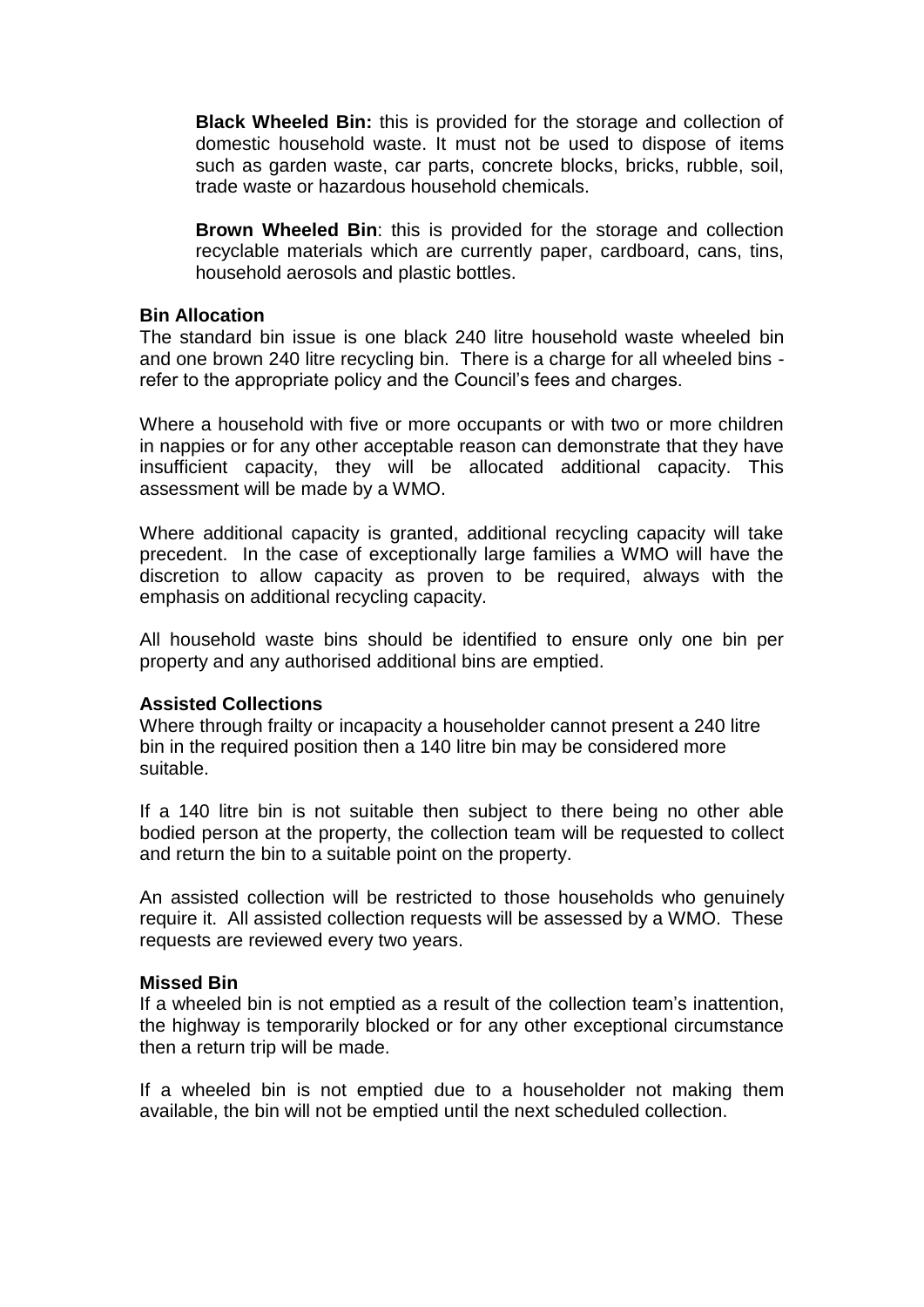# **Side Waste**

All additional recyclable material will be collected throughout the year; it must be contained in a cardboard box.

After the Christmas bank holiday, excess household waste will be collected for one collection. It must be contained in plastic sacks. No extra household waste (side waste) will be taken throughout the remainder of the year.

Ideally bin lids should be fully closed. No bin should be so overloaded that pushing it causes waste to fall out.

Any additional waste left by the collection team must be contained in a black household waste bin or brown recycling bin until the next collection or alternative arrangements are made by the householder, such as disposal at the Household Waste Recycling Centre.

# **Contamination**

Recycling bins containing small amounts of contamination will be emptied but a tag will be attached to the bin advising residents of the issue. An information postcard may also be sent to the property.

Recycling bins containing major contamination will not be emptied. A tag will be left on the bin stating why the bin has not been emptied and an information postcard will also be sent to the property. The householder will be required to remove any offending material and put it in their household waste bin for the following week's collection.

# **Damaged or Stolen Bins**

Each householder/managing agent etc. is responsible for the condition and security of their wheeled bins. There will always be a bin purchasing charge unless a bin is damaged and that damage is proven to have been caused through the fault of the Council.

Property owners are required to take adequate precaution to prevent theft and arson. This includes wherever possible taking bins to within the property boundary following collection and marking the bins so they can be identified.

# **Charitable premises, places of religious worship, village and community halls, and mixed commercial/domestic property**

One black 240 litre household waste wheeled bin and one brown 240 litre recycling bin are provided to such premises.

Where a property also carries out commercial activities e.g. the operation of a Bar or room hire etc. any waste disposal requirements above this allocation will need to be by a private contractor.

In the case of commercial property with domestic accommodation included, any request for additional waste collection should be referred to a private contractor.